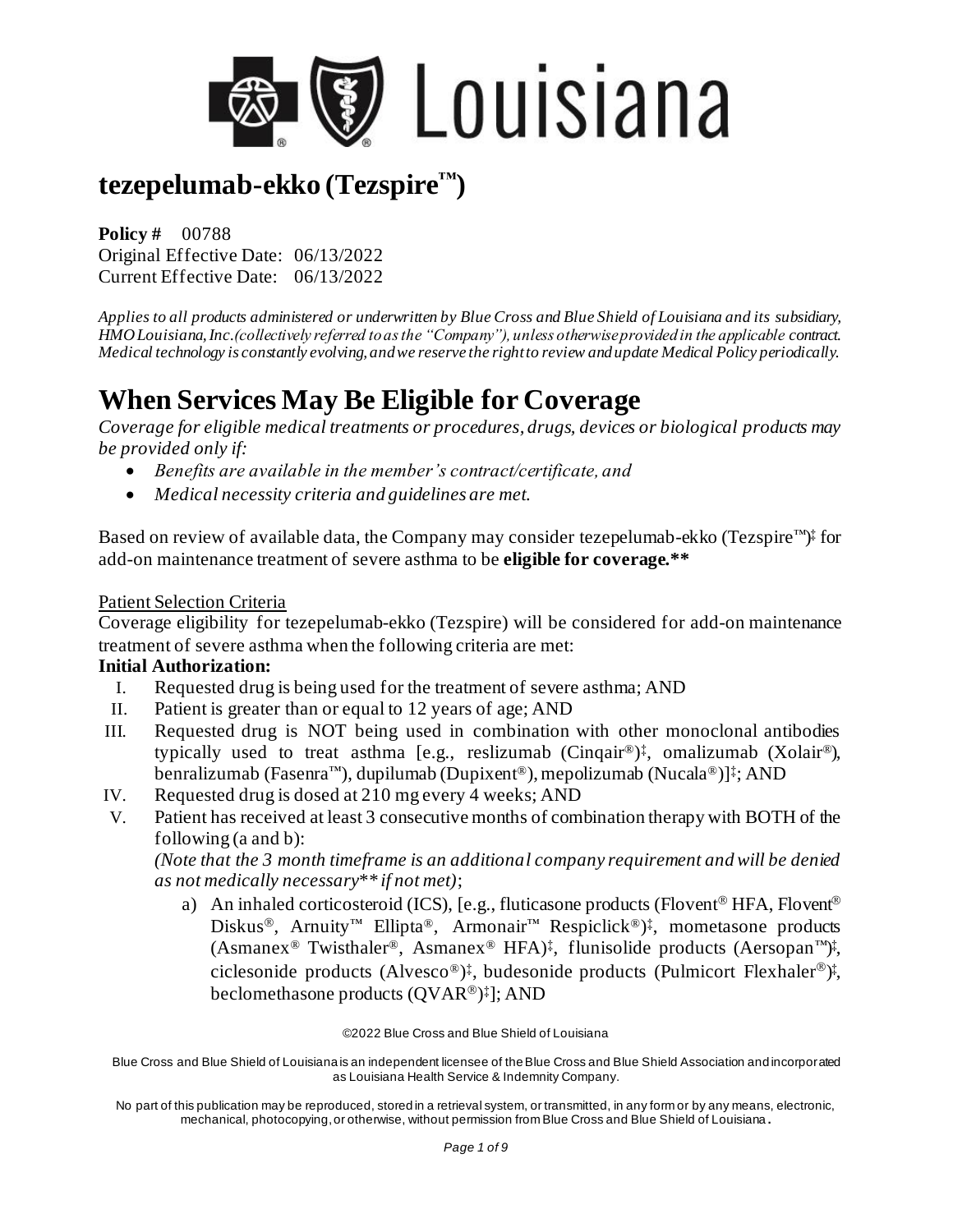

Policy # 00788 Original Effective Date: 06/13/2022 Current Effective Date: 06/13/2022

- b) At least ONE of the following  $(1, 2, 3, \text{OR } 4)$ :
	- 1) Inhaled long-acting beta-agonist (LABA), [e.g., salmeterol products (Serevent<sup>®</sup> Diskus)<sup>‡</sup>, olodaterol products (Striverdi® Respimat®)<sup>‡</sup>, indacaterol products (Arcapta™ Neohaler™) ‡ ]; OR

*Note: Use of a combination inhaler containing both an ICS and a LABA would fulfil the requirement for both criteria a.) and b.) [e.g., fluticasone propionate and salmeterol inhalation powder/aerosol (Advair® Diskus/HFA, fluticasone/salmeterol generics, Wixela™ Inhub, AirDuo™ Respiclick)‡ , budesonide and formoterol fumarate inhalation aerosol (Symbicort®) ‡ , fluticasone furoate and vilanterol inhalation powder (Breo® Ellipta®) ‡ , mometasone furoate and formoterol fumarate inhalation aerosol (Dulera®) ‡ ).* 

- 2) Inhaled long-acting muscarinic antagonist (LAMA), [e.g., tiotropium bromide inhalation spray (Spiriva® Respimat®, Spiriva Handihaler®, Stiolto® Respimat)‡ , aclidinium products (Tudorza® Pressair®) ‡ , glycopyrrolate products (Seebri™ Neohaler, Bevespi™ Aerosphere, Utibron™ Neohaler)‡ , umeclidinium products (Incruse® Ellipta, Anoro® Ellipta ‡ ]; OR
- 3) Leukotriene receptor antagonist (LTRA), [e.g., montelukast tablets/granules (Singulair®, generics), zafirlukast tablets (Accolate®)]‡ ; OR
- 4) Theophylline (Theo-24, Uniphyl, TheoChron ER, generics); AND
- VI. Patient's asthma continues to be uncontrolled as defined by ONE of the following (a, b, c, d, or e):
	- a) Patient experienced two or more asthma exacerbations requiring treatment with systemic corticosteroids in the previous year; OR
	- b) Patient experienced one or more asthma exacerbation requiring hospitalization or an Emergency Department (ED) visit in the previous year; OR
	- c) Patient has a forced expiratory volume in 1 second (FEV<sub>1</sub>) < 80% predicted; OR
	- d) Patient has an FEV<sub>1</sub>/forced vital capacity (FVC) <  $0.80$ ; OR
	- e) Patient's asthma worsens upon tapering of oral corticosteroid therapy; AND
- VII. Patient meets ONE of the following (a, b, c, or d):
	- a) If the patient has a diagnosis of allergic type asthma: Patient has tried and failed (e.g., intolerance or inadequate response) at least 4 months of therapy with omalizumab (Xolair), unless there is clinical evidence or patient history that suggests the use of omalizumab (Xolair) will be ineffective or cause an adverse reaction to the patient; OR

#### ©2022 Blue Cross and Blue Shield of Louisiana

Blue Cross and Blue Shield of Louisiana is an independent licensee of the Blue Cross and Blue Shield Association and incorporated as Louisiana Health Service & Indemnity Company.

No part of this publication may be reproduced, stored in a retrieval system, or transmitted, in any form or by any means, ele ctronic, mechanical, photocopying, or otherwise, without permission from Blue Cross and Blue Shield of Louisiana**.**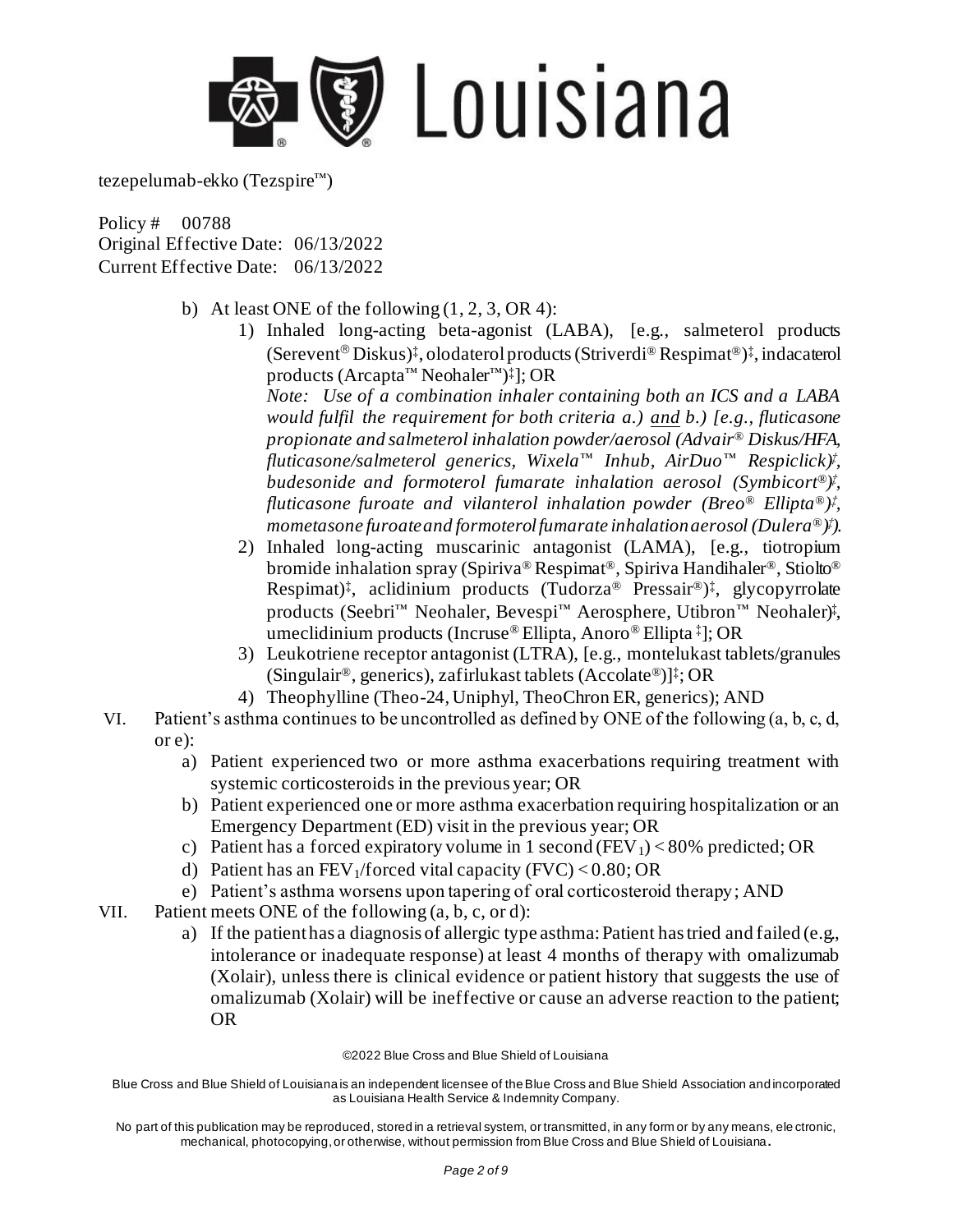

Policy # 00788 Original Effective Date: 06/13/2022 Current Effective Date: 06/13/2022

- b) If the patient has a diagnosis of oral corticosteroid dependent type asthma: Patient has tried and failed (e.g., intolerance or inadequate response) at least 4 months of therapy with dupilumab (Dupixent), unless there is clinical evidence or patient history that suggests the use of dupilumab (Dupixent) be ineffective or cause an adverse reaction to the patient; OR
- c) If the patient has a diagnosis of eosinophilic type asthma: Patient has tried and failed (e.g., intolerance or inadequate response) at least 4 months each of therapy with TWO of the following products: reslizumab (Cinqair), benralizumab (Fasenra), dupilumab (Dupixent), or mepolizumab (Nucala) unless there is clinical evidence or patient history that suggests the use of these products will be ineffective or cause an adverse reaction to the patient; OR
- d) Prescriber has indicated that the patient's asthma is not allergic type, eosinophilic type, or oral corticosteroid dependent type. *(Note: The criteria listed under VII are additional Company requirements and will be denied as not medically necessary\*\* if not met)*

#### **Re-Authorization**

- I. Patient received an initial authorization for the requested drug; AND
- II. Requested drug is being used for the treatment of severe asthma; AND
- III. Requested drug is NOT being used in combination with other monoclonal antibodies typically used to treat asthma [e.g., reslizumab (Cinqair), omalizumab (Xolair), benralizumab (Fasenra), dupilumab (Dupixent), mepolizumab (Nucala)]; AND
- IV. Requested drug is dosed at 210 mg every 4 weeks; AND
- V. Patient continues to receive the medications required in criterion V. in the "Initial Criteria"; AND
- VI. Patient has responded to Tezspire therapy as determined by the prescriber (e.g., decreased asthma exacerbations; decreased asthma symptoms; decreased hospitalizations, ED/urgent care, or physician visits due to asthma; decreased requirement for oral corticosteroid therapy.)

*(Note: This specific patient criterion is an additional company requirement and will be denied as not medically necessary\*\* if not met)*

©2022 Blue Cross and Blue Shield of Louisiana

Blue Cross and Blue Shield of Louisiana is an independent licensee of the Blue Cross and Blue Shield Association and incorporated as Louisiana Health Service & Indemnity Company.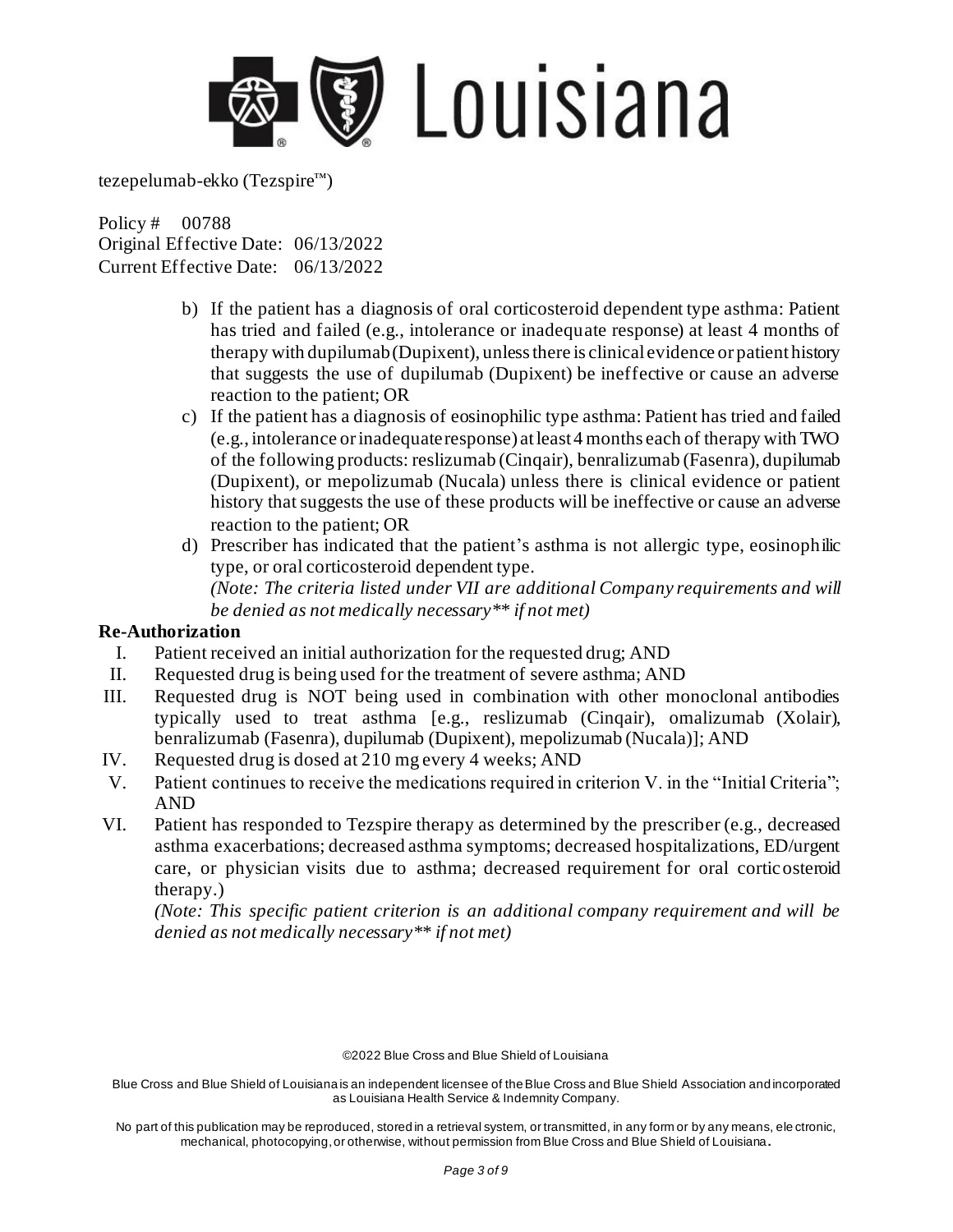

Policy # 00788 Original Effective Date: 06/13/2022 Current Effective Date: 06/13/2022

### **When Services Are Considered Not Medically Necessary**

Based on review of available data, the Company considers the use of tezepelumab-ekko (Tezspire) when the patient has NOT been on the pre-requisite medications for the specified amount of time to be **not medically necessary.\*\*** 

Based on review of available data, the Company considers the continued use of tezepelumab-ekko (Tezspire) when the patient has NOT responded to tezepelumab-ekko (Tezspire) therapy as determined by the prescriber to be **not medically necessary.\*\*** 

### **When Services Are Considered Investigational**

*Coverage is not available for investigational medical treatments or procedures, drugs, devices or biological products.* 

Based on review of available data, the Company considers the use of tezepelumab-ekko (Tezspire) when the patient selection criteria are not met (with the exception of those denoted above as **not medically necessary\*\***) to be **investigational.\*** 

### **Background/Overview**

Tezspire is a thymic stromal lymphopoietin (TSLP) blocker, human monoclonal antibody (IgG2λ), indicated for the add-on maintenance treatment of adult and pediatric patients aged 12 years and older with severe asthma. Tezspire is dosed at 210 mg given subcutaneously by a healthcare provider once every 4 weeks. It's available in 210 mg single dose glass vials or single dose prefilled syringes.

#### **Asthma**

Asthma is a respiratory disorder characterized by increased responsiveness of the trachea and bronchi to various stimuli resulting in the narrowing of the airways, along with mucous secretion. Symptoms vary in severity and intensity and include wheezing, cough and dyspnea. Attacks can be triggered by exercise, allergens, irritants and viral infections. Based on symptoms, the four levels of asthma severity are:

• Mild intermittent (comes and goes)—you have episodes of asthma symptoms twice a week or less, and you are bothered by symptoms at night twice a month or less; between episodes, however, you have no symptoms and your lung function is normal.

©2022 Blue Cross and Blue Shield of Louisiana

Blue Cross and Blue Shield of Louisiana is an independent licensee of the Blue Cross and Blue Shield Association and incorporated as Louisiana Health Service & Indemnity Company.

No part of this publication may be reproduced, stored in a retrieval system, or transmitted, in any form or by any means, ele ctronic, mechanical, photocopying, or otherwise, without permission from Blue Cross and Blue Shield of Louisiana**.**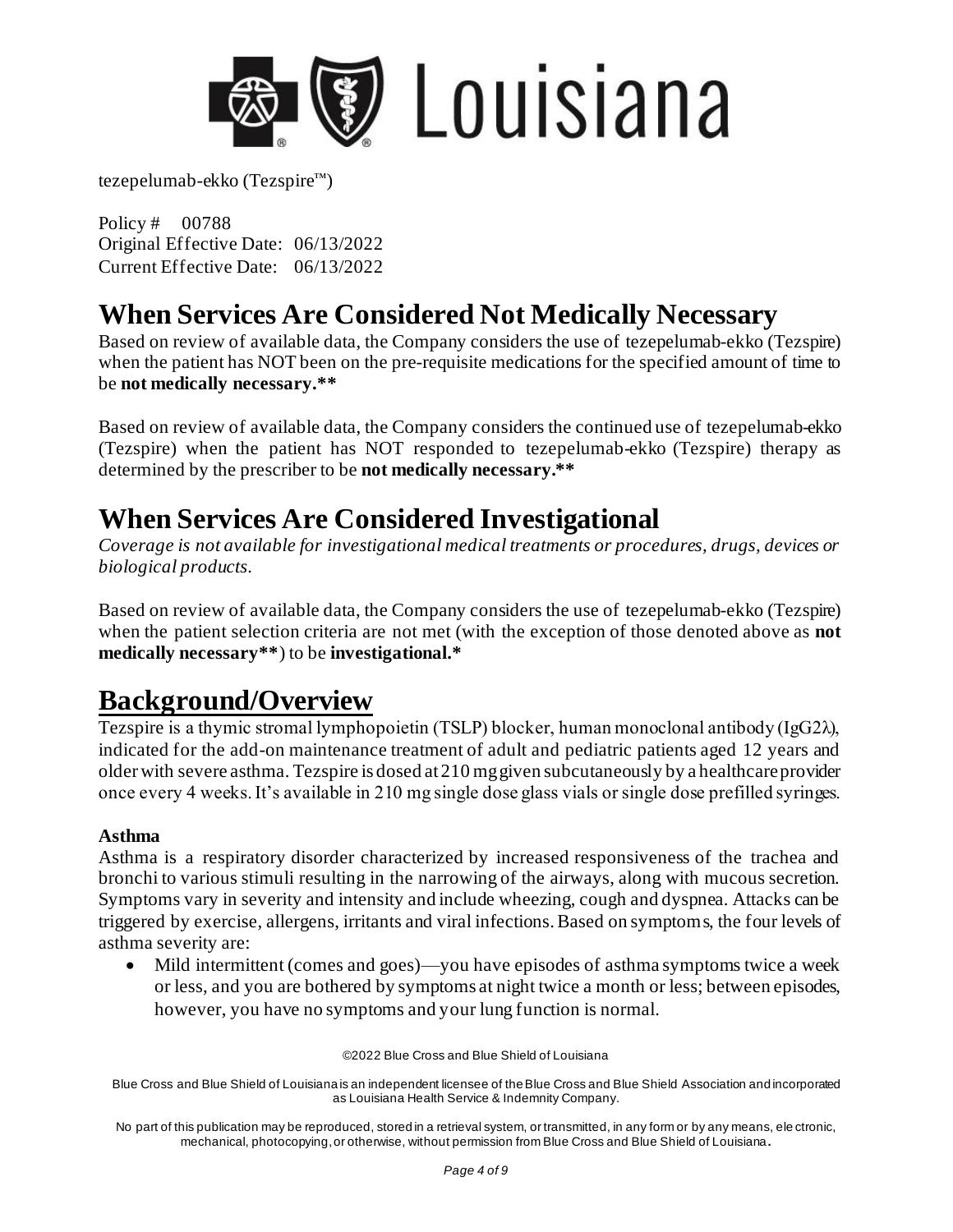

Policy # 00788 Original Effective Date: 06/13/2022 Current Effective Date: 06/13/2022

- Mild persistent asthma—you have asthma symptoms more than twice a week, but no more than once in a single day. You are bothered by symptoms at night more than twice a month. You may have asthma attacks that affect your activity.
- Moderate persistent asthma—you have asthma symptoms every day, and you are bothered by nighttime symptoms more than once a week. Asthma attacks may affect your activity.
- Severe persistent asthma—you have symptoms throughout the day on most days, and you are bothered by nighttime symptoms often. In severe asthma, your physical activity is likely to be limited.

Treatment of asthma is based on a step up and step down approach based on the asthma severity and symptoms. Medications include short acting beta agonists for fast relief. Long term treatment centers around the use of ICSs and possible addition of medications such as long acting beta agonists, LTRAs, inhaled long acting muscarinic antagonists, or theophylline. After these more traditional therapies, injectable biologic agents are the next step in treatment. Tezspire is currently the only biologic agent for the treatment of severe asthma that is non-oral corticosteroid dependent, noneosinophilic, and non-allergic type. There are other biologic agents that treat severe asthma that is non-oral corticosteroid dependent, non-eosinophilic, and non-allergic type. These include Xolair for allergic type, Cinqair, Fasenra, Nucala, and Dupixent for eosinophilic type, and Dupixent for oral corticosteroid dependent asthma. There have not been any head to head studies comparing Tezspire to these other agents. The other biologics listed offer an equally efficacious and more cost-effective option for therapy, where they can be used. However, for non-allergic, non-eosinophilic, and nonoral corticosteroid dependent asthma, Tezspire is an available option.

# **FDA or Other Governmental Regulatory Approval**

#### **U.S. Food and Drug Administration (FDA)**

Tezspire is indicated for the add-on maintenance treatment of adult and pediatric patients aged 12 years and older with severe asthma.

### **Rationale/Source**

This medical policy was developed through consideration of peer-reviewed medical literature generally recognized by the relevant medical community, U.S. Food and Drug Administration approval status, nationally accepted standards of medical practice and accepted standards of medical

©2022 Blue Cross and Blue Shield of Louisiana

Blue Cross and Blue Shield of Louisiana is an independent licensee of the Blue Cross and Blue Shield Association and incorporated as Louisiana Health Service & Indemnity Company.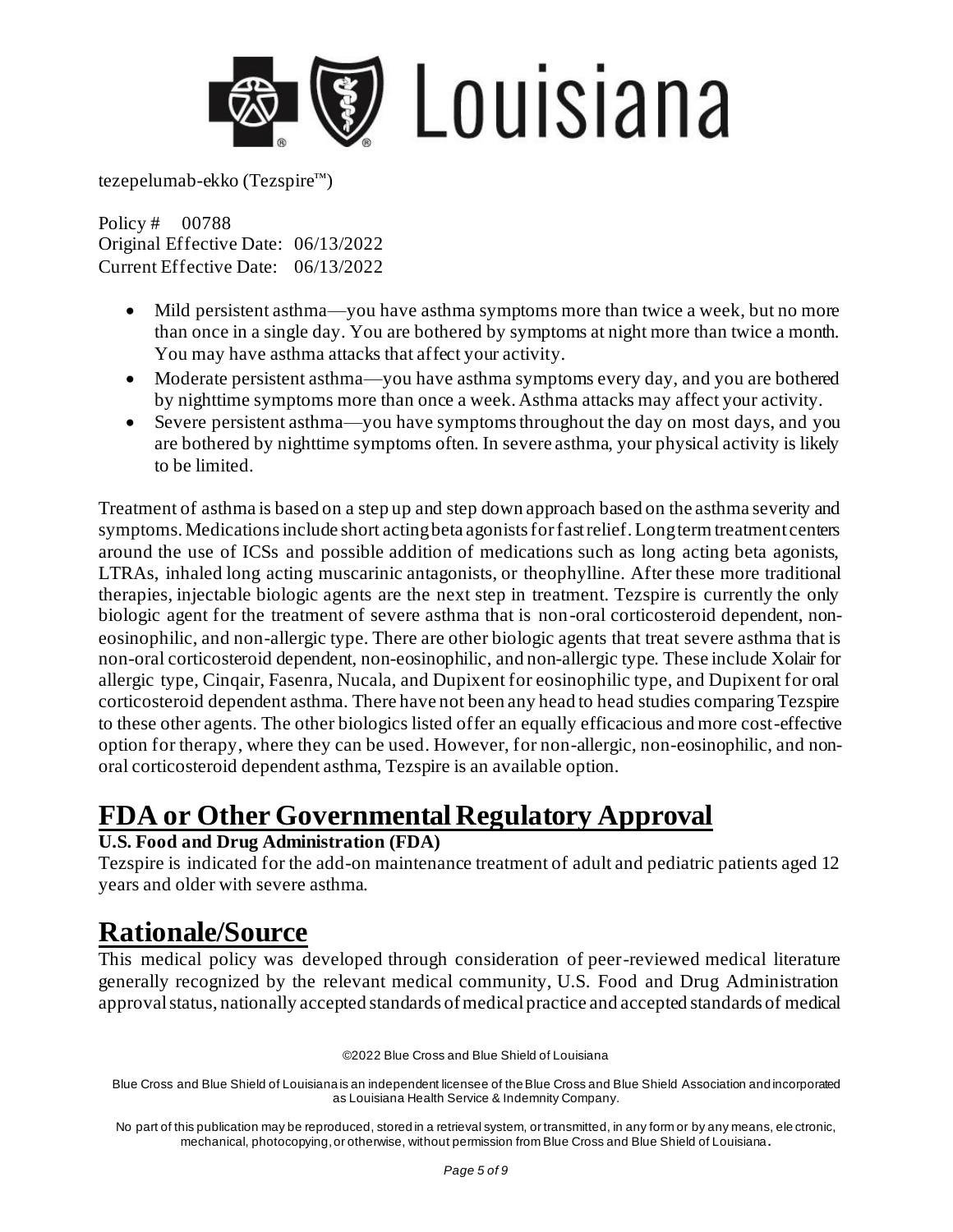

Policy # 00788 Original Effective Date: 06/13/2022 Current Effective Date: 06/13/2022

practice in this community, technology evaluation centers, reference to federal regulations, other plan medical policies, and accredited national guidelines.

The efficacy of Tezspire was evaluated in two randomized, double-blind, parallel group, placebocontrolled clinical trials (PATHWAY and NAVIGATOR) of 52 weeks duration. The two trials enrolled a total of 1,609 patients 12 years of age and older with severe asthma. PATHWAY was a 52-week dose-ranging exacerbation trial that enrolled 550 adult patients with severe asthma who received treatment with tezepelumab-ekko 70 mg subcutaneously every 4 weeks, Tezspire 210 mg subcutaneously every 4 weeks, tezepelumab-ekko 280 mg subcutaneously every 2 weeks, or placebo subcutaneously. Patients were required to have a history of 2 or more asthma exacerbations requiring oral or injectable corticosteroid treatment or 1 asthma exacerbation resulting in hospitalization in the past 12 months. NAVIGATOR was a 52-week exacerbation trial that enrolled 1,061 patients (adult and pediatric patients 12 years of age and older) with severe asthma who received treatment with Tezspire 210 mg subcutaneously every 4 weeks or placebo subcutaneously every 4 weeks. Patients were required to have a history of 2 or more asthma exacerbations requiring oral or injectable corticosteroid treatment or resulting in hospitalization in the past 12 months.

In both PATHWAY and NAVIGATOR, patients were required to have an Asthma Control Questionnaire 6 (ACQ-6) score of 1.5 or more at screening and reduced lung function at baseline [pre-bronchodilator forced expiratory volume in 1 second ( $FEV<sub>1</sub>$ ) below 80% predicted in adults, and below 90% predicted in adolescents]. Patients were required to have been on regular treatment with medium or high-dose inhaled corticosteroids (ICS) and at least one additional asthma controller, with or without oral corticosteroids (OCS). Patients continued background asthma therapy throughout the duration of the trials. In both trials, patients were enrolled without requiring a minimum baseline level of blood eosinophils or fractional exhaled nitric oxide (FeNO).

The primary endpoint for PATHWAY and NAVIGATOR was the rate of clinically significant asthma exacerbations measured over 52 weeks. Clinically significant asthma exacerbations were defined as worsening of asthma requiring the use of or increase in oral or injectable corticosteroids for at least 3 days, or a single depo-injection of corticosteroids, and/or emergency department visits requiring use of oral or injectable corticosteroids and/or hospitalization. In both PATHWAY and NAVIGATOR, patients receiving Tezspire had significant reductions in the annualized rate of asthma exacerbations compared to placebo (0.2 vs. 0.72 and 0.93 vs 2.10, respectively). There were

©2022 Blue Cross and Blue Shield of Louisiana

Blue Cross and Blue Shield of Louisiana is an independent licensee of the Blue Cross and Blue Shield Association and incorporated as Louisiana Health Service & Indemnity Company.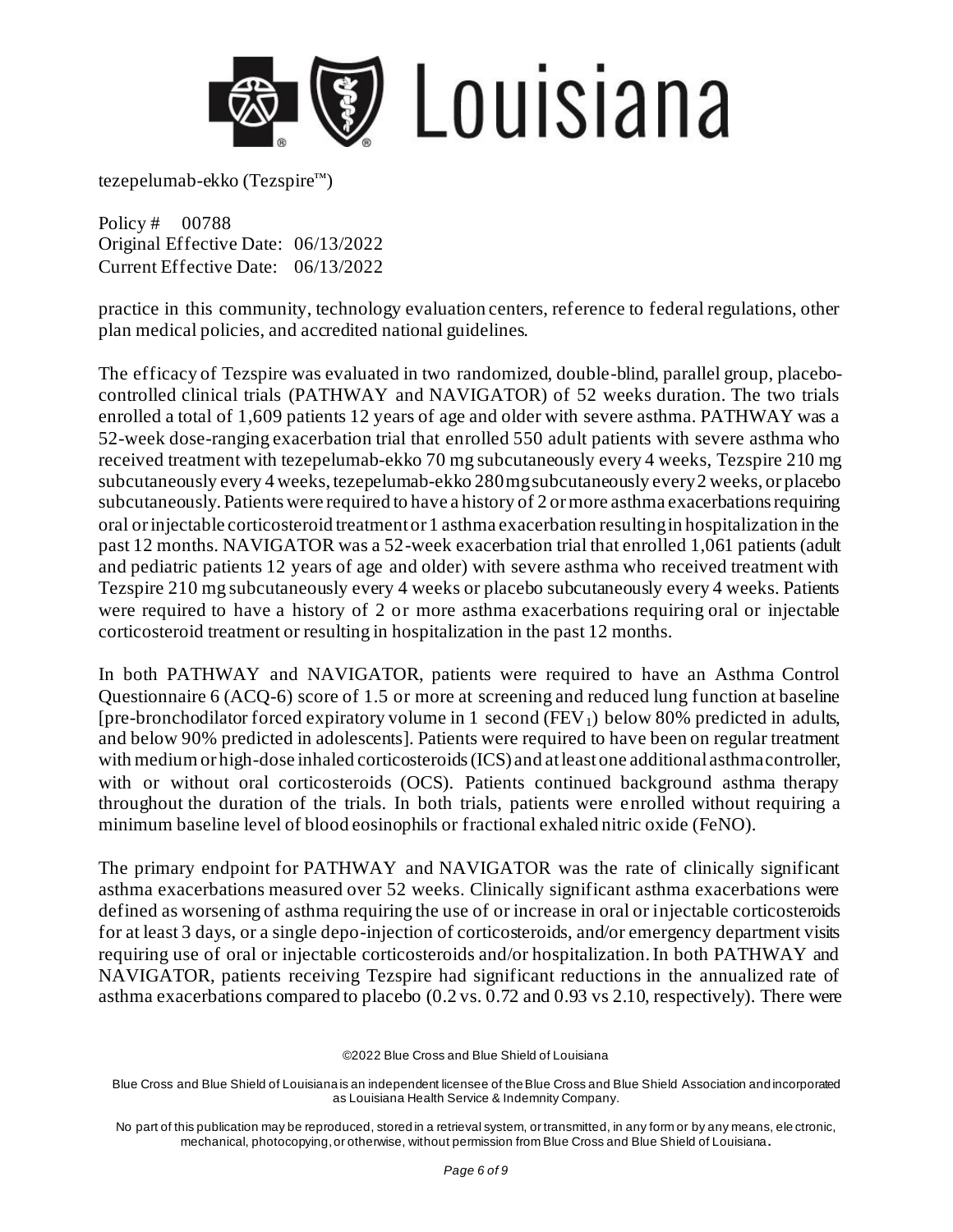

Policy # 00788 Original Effective Date: 06/13/2022 Current Effective Date: 06/13/2022

also fewer exacerbations requiring emergency room visits and/or hospitalization in patients treated with Tezspire compared with placebo.

### **References**

- 1. Tezspire [package insert]. Amgen and AstraZeneca. Thousand Oaks, California and Sodertalje, Sweden. Updated December 2021.
- 2. Expert Panel Report 3: Guidelines for the Diagnosis and Management of Asthma (EPR-3). National Heart, Lung, and Blood Institute. [www.nhlbi.nih.gov/guidelines/asthma](http://www.nhlbi.nih.gov/guidelines/asthma)

## **Policy History**

Original Effective Date: 06/13/2022 Current Effective Date: 06/13/2022 05/05/2022 Medical Policy Committee review 05/11/2022 Medical Policy Implementation Committee approval. New policy Next Scheduled Review Date: 05/2023

# **Coding**

*The five character codes included in the Blue Cross Blue Shield of Louisiana Medical Policy Coverage Guidelines are obtained from Current Procedural Terminology (CPT®) ‡ , copyright 2021 by the American Medical Association (AMA). CPT is developed by the AMA as a listing of descriptive terms and five character identifying codes and modifiers for reporting medical services and procedures performed by physician.* 

*The responsibility for the content of Blue Cross Blue Shield of Louisiana Medical Policy Coverage Guidelines is with Blue Cross and Blue Shield of Louisiana and no endorsement by the AMA is intended or should be implied. The AMA disclaims responsibility for any consequences or liability attributable or related to any use, nonuse or interpretation of information contained in Blue Cross Blue Shield of Louisiana Medical Policy Coverage Guidelines. Fee schedules, relative value units, conversion factors and/or related components are not assigned by the AMA, are not part of CPT, and the AMA is not recommending their use. The AMA does not directly or indirectly practice medicine or dispense medical services. The AMA assumes no liability for data contained or not contained herein. Any use of CPT outside of Blue Cross Blue Shield of Louisiana Medical Policy* 

©2022 Blue Cross and Blue Shield of Louisiana

Blue Cross and Blue Shield of Louisiana is an independent licensee of the Blue Cross and Blue Shield Association and incorporated as Louisiana Health Service & Indemnity Company.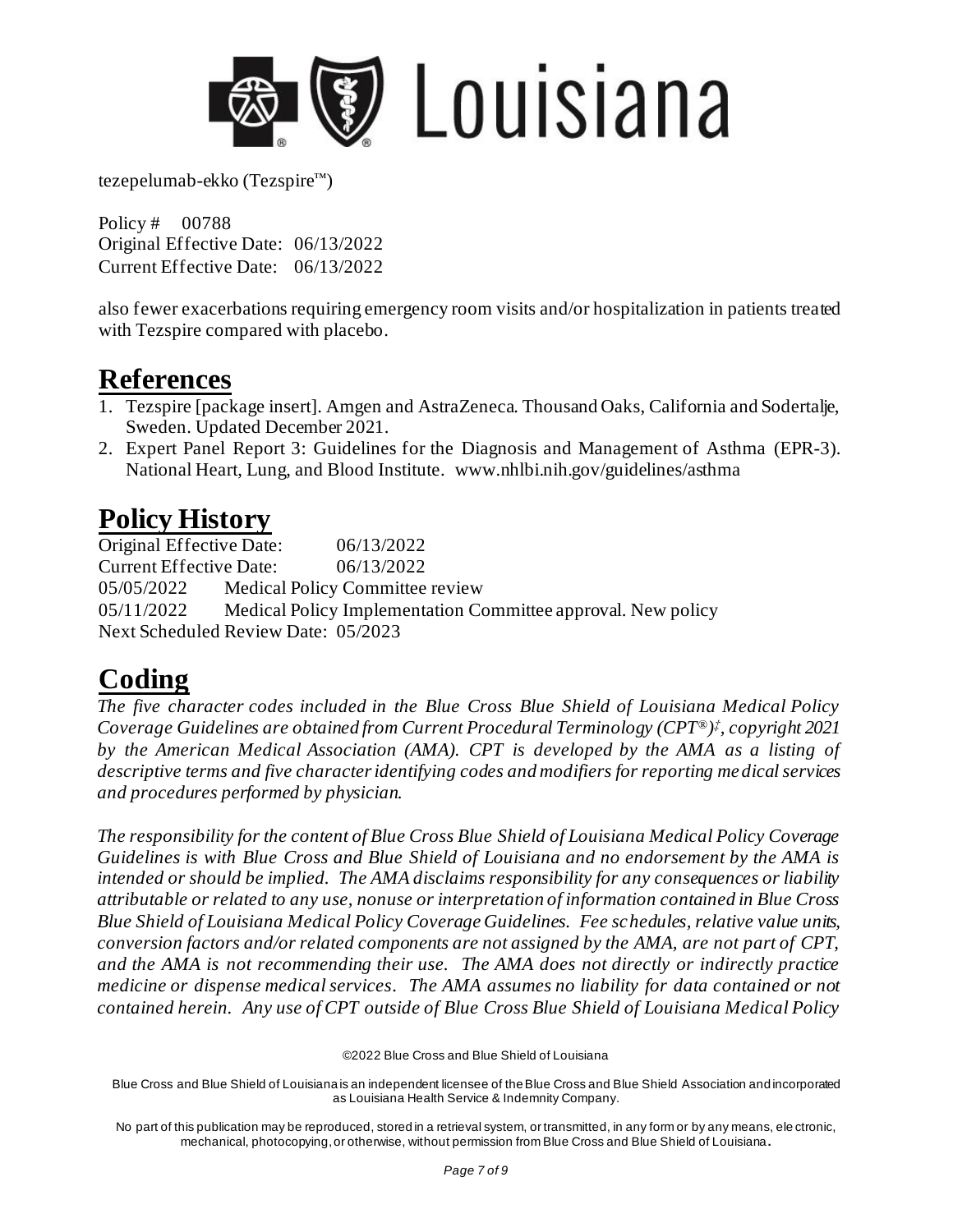

Policy # 00788 Original Effective Date: 06/13/2022 Current Effective Date: 06/13/2022

*Coverage Guidelines should refer to the most current Current Procedural Terminology which contains the complete and most current listing of CPT codes and descriptive terms. Applicable FARS/DFARS apply.* 

CPT is a registered trademark of the American Medical Association.

Codes used to identify services associated with this policy may include (but may not be limited to) the following:

| Code Type               | Code                                                        |
|-------------------------|-------------------------------------------------------------|
| <b>CPT</b>              | No Codes                                                    |
| <b>HCPCS</b>            | J3490, J3590, C9399<br>Add code effective 07/01/2022: J2356 |
| <b>ICD-10 Diagnosis</b> | J45.50, J45.51                                              |

\*Investigational – A medical treatment, procedure, drug, device, or biological product is Investigational if the effectiveness has not been clearly tested and it has not been incorporated into standard medical practice. Any determination we make that a medical treatment, procedure, drug, device, or biological product is Investigational will be based on a consideration of the following:

- A. Whether the medical treatment, procedure, drug, device, or biological product can be lawfully marketed without approval of the U.S. Food and Drug Administration (FDA) and whether such approval has been granted at the time the medical treatment, procedure, drug, device, or biological product is sought to be furnished; or
- B. Whether the medical treatment, procedure, drug, device, or biological product requires further studies or clinical trials to determine its maximum tolerated dose, toxicity, safety, effectiveness, or effectiveness as compared with the standard means of treatment or diagnosis, must improve health outcomes, according to the consensus of opinion among experts as shown by reliable evidence, including:
	- 1. Consultation with technology evaluation center(s);
	- 2. Credible scientific evidence published in peer-reviewed medical literature generally recognized by the relevant medical community; or
	- 3. Reference to federal regulations.

©2022 Blue Cross and Blue Shield of Louisiana

Blue Cross and Blue Shield of Louisiana is an independent licensee of the Blue Cross and Blue Shield Association and incorporated as Louisiana Health Service & Indemnity Company.